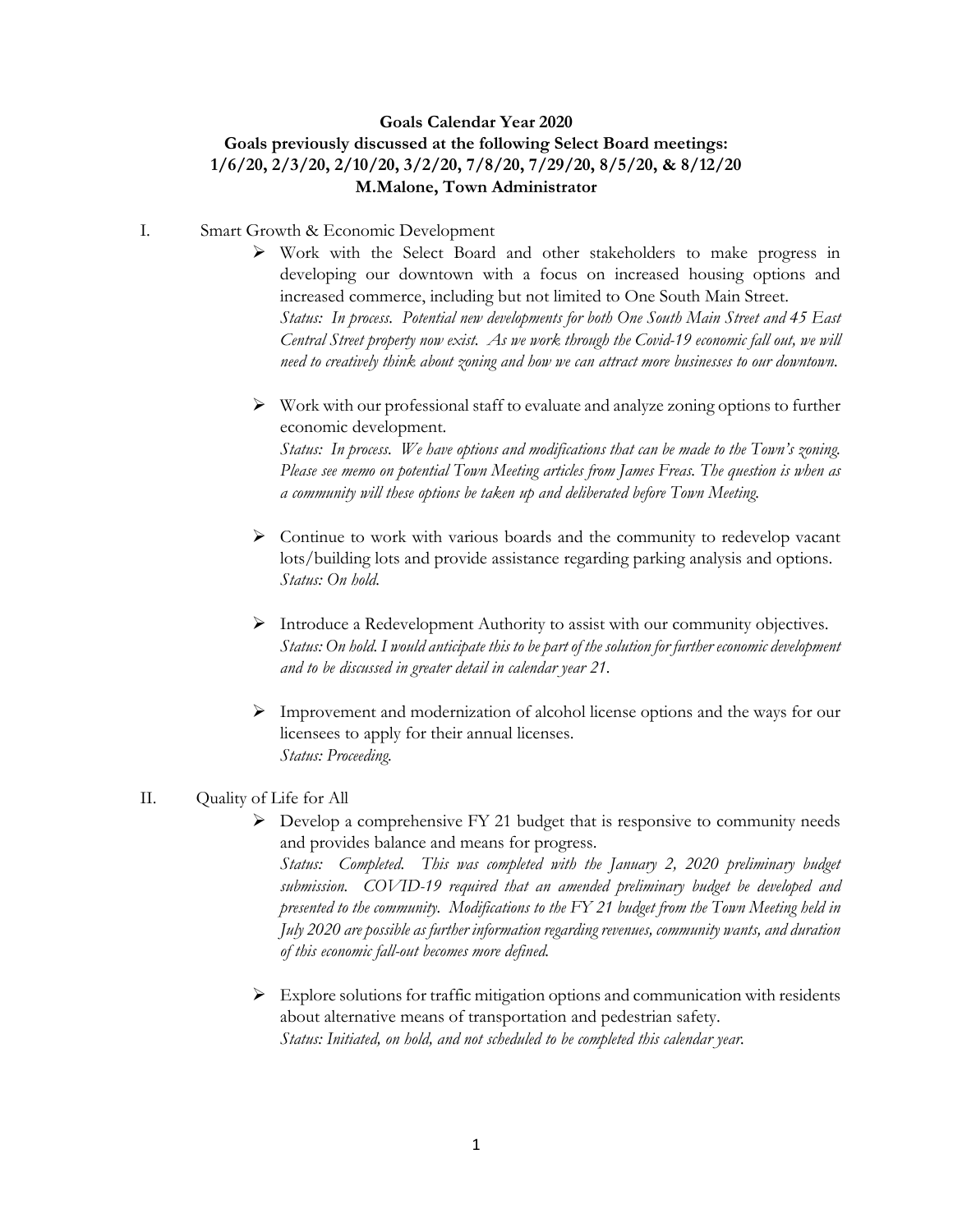- $\triangleright$  Work with the Board to make progress on unaccepted ways in Town along with continual improvements to sidewalks and roads. *Status: Partially complete. We will have further information to share with the Board this calendar year about possible modifications to By-Laws to reflect current practices related to unaccepted ways. The Board's policy regarding competing capital requests will determine the extent of improvements that the Town is able to make on its roads and sidewalks.*
- $\triangleright$  Provide comprehensive overview of FY 21 budget to Board for deliberation and review and continue discussions with FPC and other boards. *Status: Completed. Town Administration continues to utilize Cleargov to capture a line-byline of municipal departments' appropriations. Town Administration provided numerous presentations to the community and Board between March – June prior to the amended preliminary budget being delivered.*
- Continue to work toward multi-year budgeting. *Status: Proceeding.*

## III. Financial Predictability

 $\triangleright$  Work with the Board to determine options for multi-year fiscal budgets (FY 22-25) taking into account capital needs, including borrowing and spend of capital stabilization.

*Status: Proceeding and a portion of this goal will be completed by the end of the calendar year. Given Covid-19, the prior multi-year budget forecast shared with the community in September 2019 needs to be significantly revised. Town Administration expects to have a revised forecast later this calendar year. Given the historic support for capital maintenance and infrastructure from local receipts and likely reduced amounts of Free Cash due to the economic impact of Covid-19 multi-year capital planning will begin this calendar year. However, finalizing actual numbers and a voted strategy may be a goal to achieve in calendar year 21.*

 $\triangleright$  Continue to work with the Natick School department to come to a mutual understanding of historical data, new trends, and points of reference for budget proposals.

*Status: Proceeding. The revised goals previously shared with the Board captures a pragmatic way to achieve this goal through modification of the chart of accounts that tracks with reporting made to the Department of Education, and will allow our community to have budgeting details on par with our cohorts. Following the modification of the chart of accounts, we can then upgrade the purchase order system for all departments.* 

 $\triangleright$  Work with the Board and the public with options and points of analysis to deliberate in planning for our community's future. This information and discussion will be instructive for discussions regarding a possible operational override.

*Status: Proceeding. We have discussed the need for an independent assessment of the community's preference through a professional unbiased community survey. In the balance of this year, we will share a revised fiscal forecast and complete a request for proposal for an independent survey.*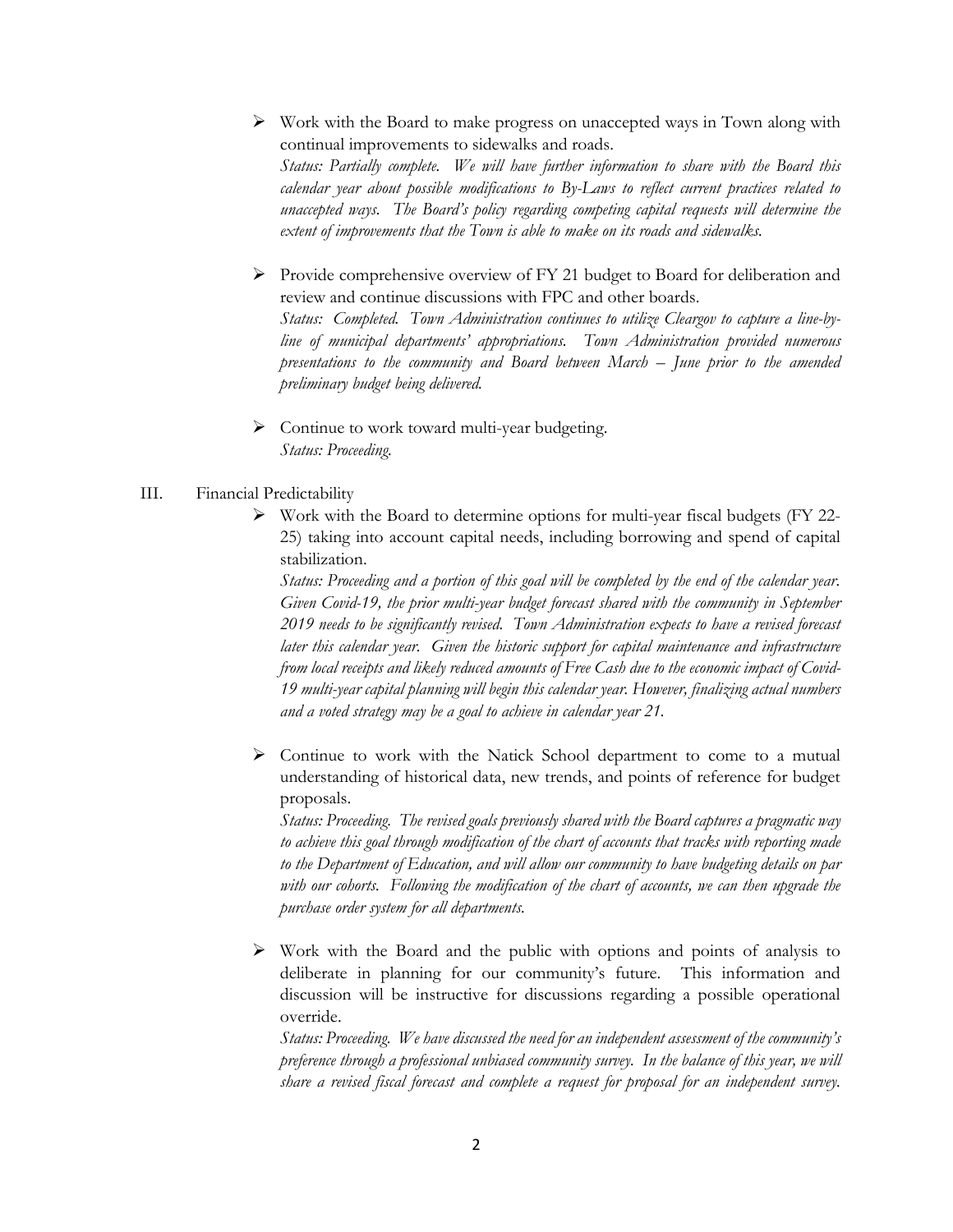*Taken together those items may help the Board and community determine whether to pursue an operational override.*

 $\triangleright$  Cooperatively work with all departments to develop long-range viable plans that modernize practices where needed and meet community needs such as: online permit applications, upgrades to Munis, and human resources Time & Attendance platforms.

*Status: Proceeding. We completed some upgrades to Munis earlier this calendar year. The revised goals outline specific Munis upgrades, and timeline to have Request for Proposal for permitting, alcohol, and HR Time and Attendance applications.* 

 $\triangleright$  Capital asset management - Establish best practices matrix for items proposed for the capital plan, including built infrastructure and maintenance of new capital infrastructure, and a mechanism to improve road conditions within the multi-year budget framework.

*Status: Proceeding, but not scheduled to be completed within this calendar year. We are launching a new platform for capital requests through Cleargov, and need to re-assess how we are going to fund our immediate and future capital needs. We are working to determine available revenue for our capital requests and needs.* 

### IV. Community Governance & Engagement

 $\triangleright$  Continue to work to find common ground amongst all departments and all facets of the community.

*Status: In process and on-going but will not be completed by the close of the calendar year and is a multi-year effort.* 

- $\triangleright$  Support the Town's talented employees & foster their professional growth. *Status: In process. Town Administration continues to provide support to all Town employees, whether it is through opportunities like Lunch and Learns (pre-Covid), or whether it is supporting individuals seeking professional growth through on-line professional programs.*
- $\triangleright$  Work with the Board to more clearly define the roles and responsibilities of the Board & the Town Administrator. *Status: In process and a multi-year endeavor that should continue for the good of the organization following this calendar year.*
- $\triangleright$  Work with the Board to develop a robust communication plan that satisfies the community needs, including tracking and responding to residents' concerns. *Status: In process. Town Administration anticipates hiring of a Chief Information Officer and having a plan available and new platform to assist in tracking residents' inquiries.*
- $\triangleright$  Review and respond to recommendations from Collins Center related to Town Counsel's structure and form analysis. *Status: Incomplete and currently paused.*